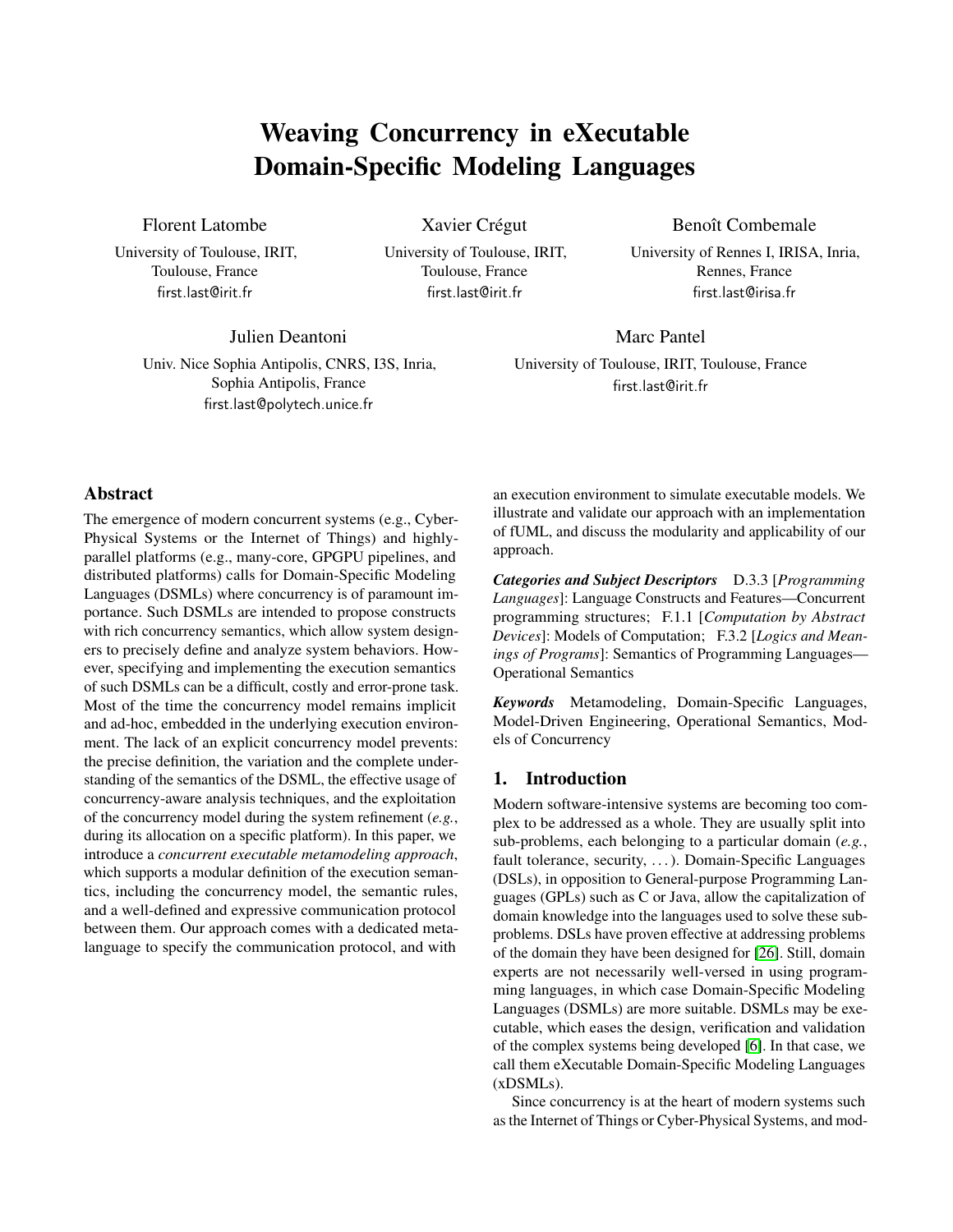ern platforms are providing more and more actual parallelism (*e.g.*, many-core, GPGPU pipelines, distributed platforms, . . . ), xDSMLs need rich concurrency constructs with clear semantics, allowing both the design of highly-concurrent systems and their refinement to highly-parallel platforms. Designing and implementing such xDSMLs can be a hard, costly and error-prone task. Moreover, the *concurrency model* used by xDSMLs is usually implicit, which hardens its precise specification, hinders the use of concurrency-aware analyses, and prevents its refinement for the study of semantic variation points or for the adaptation to an execution platform.

The language and modeling communities have already studied the definition of a language through the specification of an Abstract Syntax (AS), of a Concrete Syntax (CS), and of a mapping from the AS to a Semantic Domain [\[20\]](#page-11-2). Specifying this mapping has been the subject of an extensive literature. Three main approaches have been identified: operational semantics [\[38\]](#page-11-3), axiomatic semantics [\[42\]](#page-11-4) and translational semantics (the latter being named denotational when the translation is a mathematical denotation) [\[16\]](#page-11-5). These approaches support the specification of concurrency, however the concurrency model is scattered along the specification of the semantics. It results in a concurrency model that is difficult to understand and seldom suitable to analyses like determinism or deadlock freeness [\[46,](#page-11-6) Chapter 14]. Most language constructs have semantics which rely on dynamic data (expressions with variables depend on the values of the variables, conditionals depend on the value of the condition expression, iterations, ...). The specification of constructs which pertain to the concurrency concerns is facilitated by the scattering of the concurrency model along the semantics, as all the information used by the semantics (concurrency and data concerns) are available in the same place.

Unlike the approaches from language theory, works on concurrency theory focus on the concurrency, synchronizations and the, possibly timed, causalities between actions. The actions themselves are opaque and thus details of the data manipulations and sequential control aspects they realize are abstracted away. Such models have proven useful for reasoning about concurrent behaviors. Among the more abstract and seminal works on models of concurrency are *Event Structures* [\[45\]](#page-11-7) and the *Tagged Signal Model* [\[25\]](#page-11-8). In these approaches, the non-relevant parts of a model are abstracted away into events with causalities and synchronization relations between them. In other words, concurrency theory focuses on the concurrent control flow of a model in order to ease reasoning on it.

Previous works [\[7,](#page-11-9) [8\]](#page-11-10) have proposed to cross-fertilize the language and concurrency theories to design *Concurrency -aware xDSMLs*. In this approach, the mapping from the Abstract Syntax of a language to its Semantic Domain is separated in two parts: an explicit concurrency model, suitable for analyses; and semantic rules, specifying the data manipulations in an operational manner. But so far, the approach

lacks the means to specify the data-dependent parts of the concurrency model; *e.g.*, in *conditional statements* the link between the result of the evaluation of a condition expression (computed in the semantic rules) and which branch is consequently executed (determined in the concurrency model).

This paper proposes a dedicated meta-language to define a sound protocol between the concurrency model and the semantic rules. This protocol allows the specification of the data-dependent parts of the concurrency model, by specifying how to determine if an execution path allowed by the concurrency model is consistent with regards to the runtime state of the model. The concurrency model is kept independent from the data, enabling concurrency-aware analyses to be performed in order to ensure properties of the xDSML. We also depict its implementation and integration in a language workbench, the GEMOC Studio, for validation purposes.

The rest of this paper is structured as follows: in Section [2,](#page-1-0) we present the GEMOC approach to designing Concurrency -aware xDSML and its application to an example language, fUML. Section [3](#page-3-0) presents our contribution which consists in a meta-language to define the Communication Protocol between the concurrency model and the semantic rules of an xDSML. Then in Section [4,](#page-6-0) we present our implementation of the approach. Section [5](#page-8-0) evaluates our contribution with regards to its integration in the design of Concurrency-aware xDSMLs and to its applicability, in particular with regards to the control flow patterns identified in [\[41\]](#page-11-11). Finally, Section [6](#page-10-0) presents related work and Section [7](#page-10-1) concludes and proposes perspectives for future work.

# <span id="page-1-0"></span>2. The GEMOC Approach to the Design of Concurrency-aware xDSMLs

This section presents our approach to the design of Concurrency-aware xDSMLs, illustrated on an xDSML, fUML. Then, we show the shortcoming of the approach with regards to the specification of data-dependent language constructs.

#### 2.1 Separation of Concerns

Previous work [\[7\]](#page-11-9) has proposed the following approach to design a Concurrency-aware xDSML.

At the heart of a Concurrency-aware xDSML is its Abstract Syntax, which defines the syntactic concepts of the domain and their relations.

The AS is extended with several elements. First, the *Execution Data* (ED), which are the set of classes, attributes and references representing the runtime state of the model. Then, the semantic rules of its concepts, called *Execution Functions* (EF) in our approach. They specify in an operational manner how the runtime state of the model evolves.

The concurrency model defines the pure concurrent control flow of the language, orchestrating the semantic rules but leaving all the data-dependent aspects of the control flow in the semantic rules. In our approach, it is captured in what is called the *Model of Concurrency and Communication*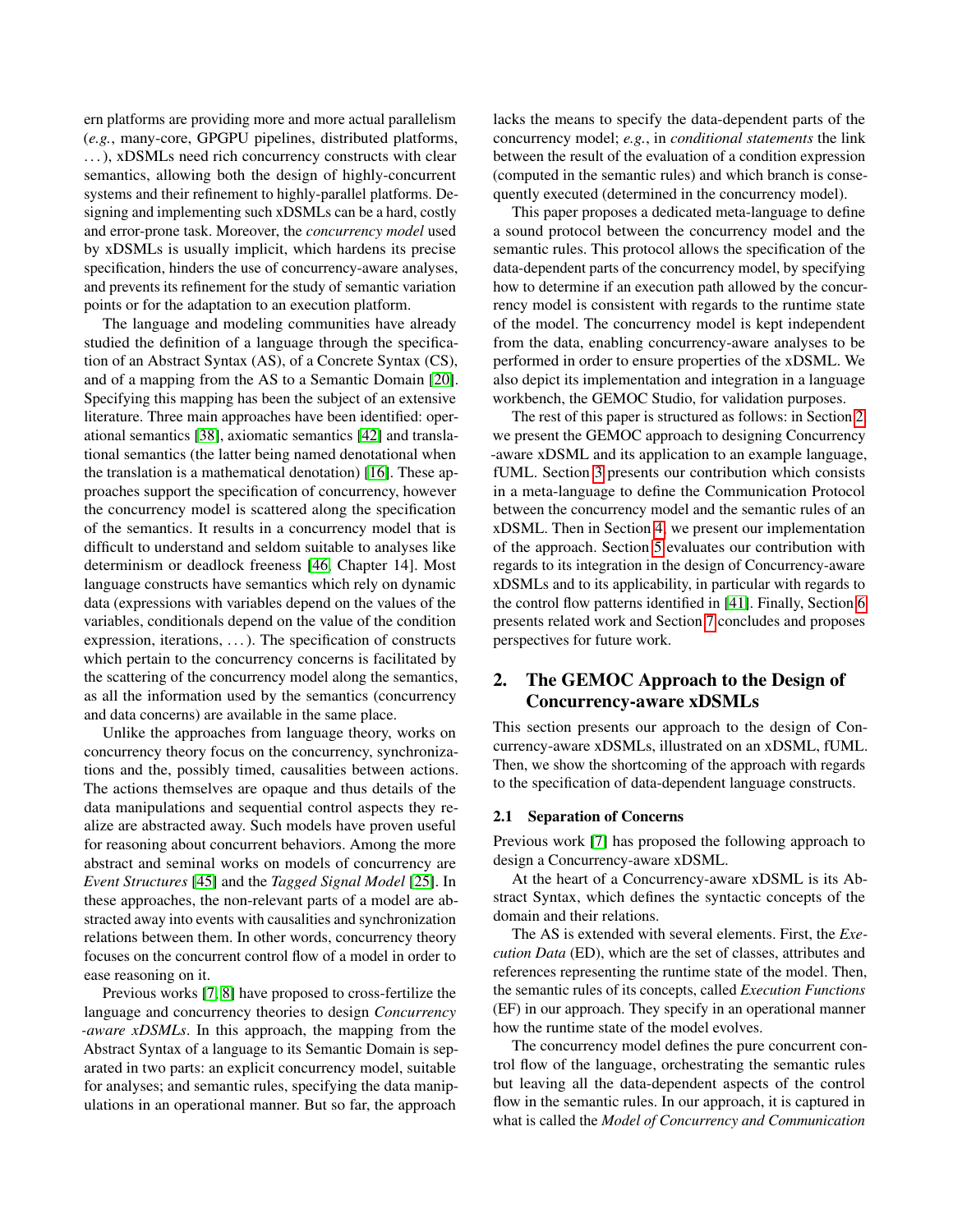(MoCC). The MoCC is an *EventType Structure*, specifying at the language level how, for a model, the *Event Structure* defining its concurrent control flow is obtained. The Event Structure represents all the possible execution paths of the *model* (including all possible interleavings of events occurring concurrently).

Finally, the behavioral semantics is obtained thanks to the *Communication Protocol* which maps some of the Event-Types from the MoCC to Execution Functions. This means that at the model level, when an event occurs, it triggers the execution of the associated Execution Function on an element of the model.

#### 2.2 Illustrative Example: fUML

The *Foundational Subset for Executable UML Models* (fUML) [\[35\]](#page-11-12) is an executable subset of UML which specifies the behavioral semantics of Activity Diagrams. The semantics is inspired mainly from Petri Nets [\[33\]](#page-11-13).

Figure [1](#page-2-0) shows a simple example fUML activity representing a break where we drink something while talking. In this example, the ForkNode splits the execution flow into two concurrent branches. Therefore, "Talk" and "DrinkSomething" happen concurrently (in sequence or in parallel). The fUML specification only requires that both should have happened before executing the JoinNode is allowed.



<span id="page-2-0"></span>Figure 1. fUML activity modeling a break where we drink while talking.

Figure [2](#page-2-1) shows the Execution Data and Functions of fUML as a metamodel to merge with the abstract syntax of fUML. At runtime, tokens are held by ActivityEdges. Nodes can be executed (ActivityNode.execute()), realizing various effects depending on their concrete type. For instance, executing an InitialNode consists in creating a Token on its outgoing edges. ActivityEdges with a guard have an Execution Function to evaluate their guard.

Figure [3](#page-2-2) shows the different concerns, at the model level, of our example: the Event Structure (MoCC at the model level), the Communication Protocol and the Execution Functions (both at the model level). In this representation of event structures, a node is a *configuration*: a set of *event occurrences* which have happened at this point in the execution, in no particular order since it represents a partial ordering. For representation purposes, "..." in a configuration of the event structure represents the collection of event occurrences from



<span id="page-2-1"></span>Figure 2. Execution Functions and Data of fUML as a metamodel extending the Abstract Syntax of fUML.

the previous configurations, *e.g.*, {..., e\_MyFork} is {e\_My InitialNode, e\_MyFork}. As for the Communication Protocol, it specifies for instance that the EventType "et\_InitialNode" is mapped to InitialNode::execute(). At the model level, the event "e\_MyInitialNode" (instance of "et\_InitialNode") triggers the execution of MyInitialNode.execute().



<span id="page-2-2"></span>Figure 3. Application of the separation of concerns to the example from Figure [1.](#page-2-0)

#### 2.3 Shortcoming: Specifying Data-dependencies

Let us consider an fUML construct not used in the example of Figure [1:](#page-2-0) DecisionNodes. A DecisionNode is a decision point where, depending on the results of the evaluation of guards placed on the outgoing branches, one of the branches will be executed. So far, the approach is not able to specify the semantics of these constructs. The concurrency model is able to represent all the possible future execution paths (*e.g.*, that after a DecisionNode, one and only one of its outgoing branches will be executed). But since it is independent from the data of the domain, it is unable to specify how to choose among the possible paths (*e.g.*, that if a guard returns true, the corresponding branch may be executed).

More generally, many languages have constructs which have concurrency-related semantics depending on data available at runtime. In Finite State Machine (FSM) languages, transitions may have a guard (boolean expression) conditioning whether or not it may be fired. In GPLs, constructs such as the *if-then*, *if-then-else*, *while-loop*, *for-loop*, *switch-case* statements all ultimately rely on a conditional expression evaluated at runtime in order to determine whether the execution should go one way or another. A more thorough identification of data-dependent language constructs is given in Section [5.](#page-8-0)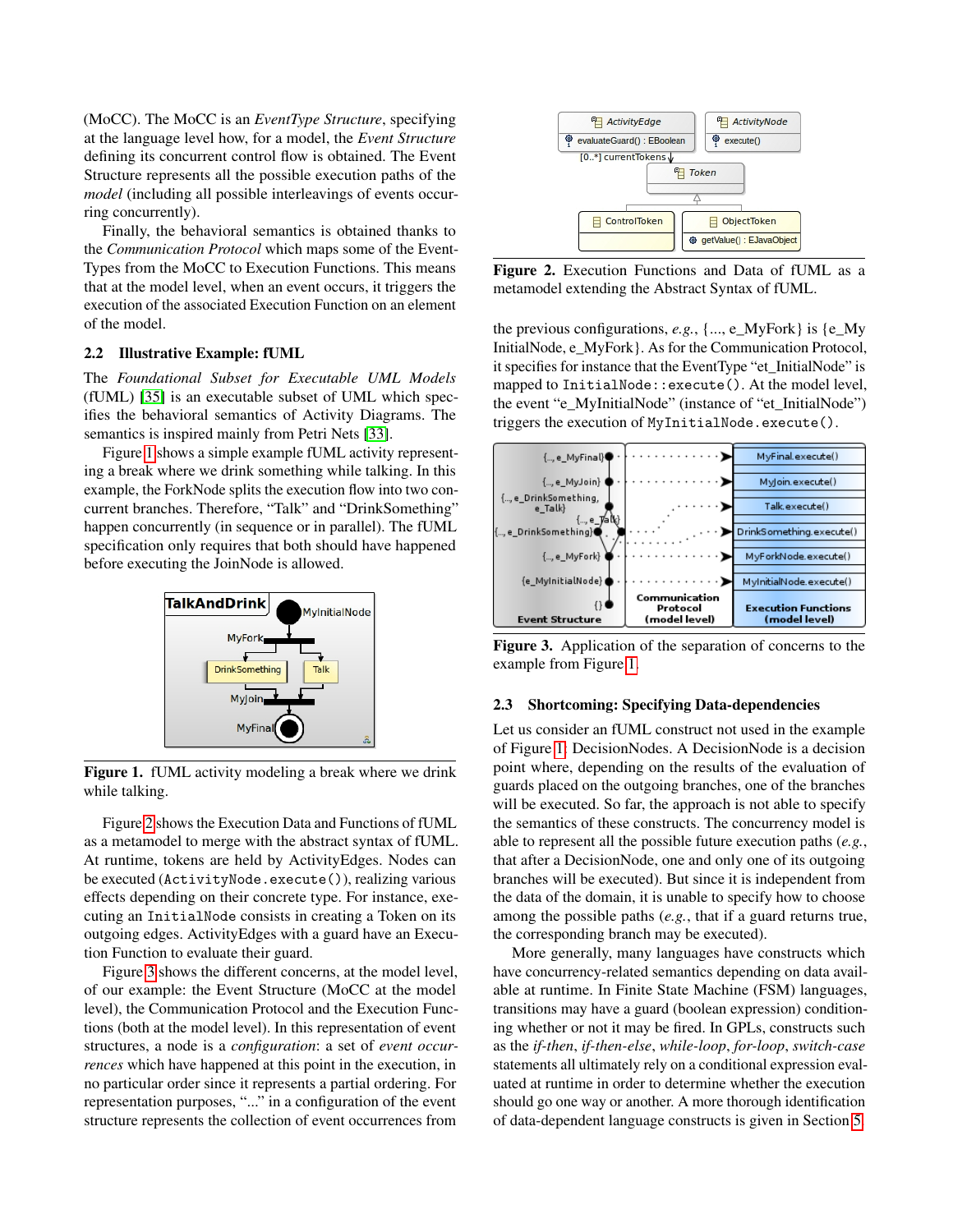This is an important drawback since it prevents systematic extraction of the control flow into a model appropriate for analyses and refinement. It also means that the datadependent control flow is not fully specified and thus the execution of a model can be inconsistent with the intended semantics of the language. Section [3](#page-3-0) proposes a solution to specify the communication between the concurrency model and the semantic rules, allowing in particular the specification of the semantics of data-dependent constructs.

# <span id="page-3-0"></span>3. Specifying the Semantics of Data-dependent Language Constructs

This section describes our solution to the specification of the semantics of data-dependent language constructs, illustrated on fUML DecisionNodes.

#### 3.1 Example: fUML DecisionNodes

Figure [4](#page-3-1) refines the "DrinkSomething" node of the previous fUML example. In this new example, the node "CheckTable-ForDrinks" randomly returns through its OutputPin either "Coffee", "Tea" or "Neither" to represent which drink we take from the table. The guards outgoing the DecisionNode are such that if "Coffee" is returned, then "DrinkCoffee" is executed, if "Tea" is returned, then "DrinkTea" is executed and if "Neither" is returned, then "DrinkWater" is executed.



<span id="page-3-1"></span>Figure 4. fUML activity modeling a break where we choose a drink on the table while talking.

Note that in fUML, guards on ActivityEdges are restricted exclusively to the outgoing edges of a DecisionNode. Moreover, in fUML a guard is only a value specification (literal or instance) unlike UML where expressions are also allowed. The default guard [else] always returns true but its branch is executed only if the other branches cannot be executed. If more than one branch is possible (*e.g.*, if two branches had the same guard), an arbitrary choice is realized by the implementation [\[34,](#page-11-14) Page 371]. Meanwhile, the ForkNode splits the execution flow into two concurrent branches. Therefore, "Talk" can be realized in parallel with or interleaved between any of the nodes from the drinking part of the activity.

Figure [5](#page-3-2) shows the simplified Event Structure of this new example. Data-dependent causalities are represented in dashed lines. Note that for representation purposes (*i.e.*, to avoid representing all interleavings), we evaluate all the guards concurrently. The specification of fUML only mentions that they should be evaluated in no particular order.



<span id="page-3-2"></span>Figure 5. Simplified Event Structure of the TalkAnd-Drink Activity from Figure [4.](#page-3-1) Dashed lines represent datadependent causalities.

If several execution paths are allowed at a point in the Event Structure, it means that there is either *concurrency* or *conflict*. *Concurrency* means that other events are happening concurrently (interleaved or in parallel), in which case the execution paths will eventually merge. This is the case in Figure [5](#page-3-2) after the execution of the Fork Node: both branches of the fork are executed concurrently. *Conflict* means that there is a disjunction among the possible execution paths, which ultimately results in different final configurations of the Event Structure. In Figure [5,](#page-3-2) this is the case in the drinking part of the activity, after evaluating the guards.For a run, only one of the outgoing branches *will* be executed. This means that the three possible execution paths (depending on which drink is available on the table) can never converge.

In case of conflict in the approach we have described so far, an arbitrary choice among the possible execution paths is made by an heuristic of the runtime. This solution is enough for conflicts independent of any data (the language is thus indeterministic). But conflicts can also depend on data available at runtime in the model, as is the case for fUML DecisionNodes. In that case, realizing an arbitrary choice can lead to a meaningless execution of the rest of the model, or to errors (*e.g.*, when trying to execute nodes with no tokens on their incoming edges). Data-dependent conflicts should thus be resolved with respect to the runtime state of the model.

The concurrency model of fUML is able to specify that after executing a DecisionNode, each of its branches may or may not be executed. It is also able to specify that ultimately only one of the branches will actually be executed. Additionally, it is able to specify that if one of the branches that may be executed has the default guard "else", it will only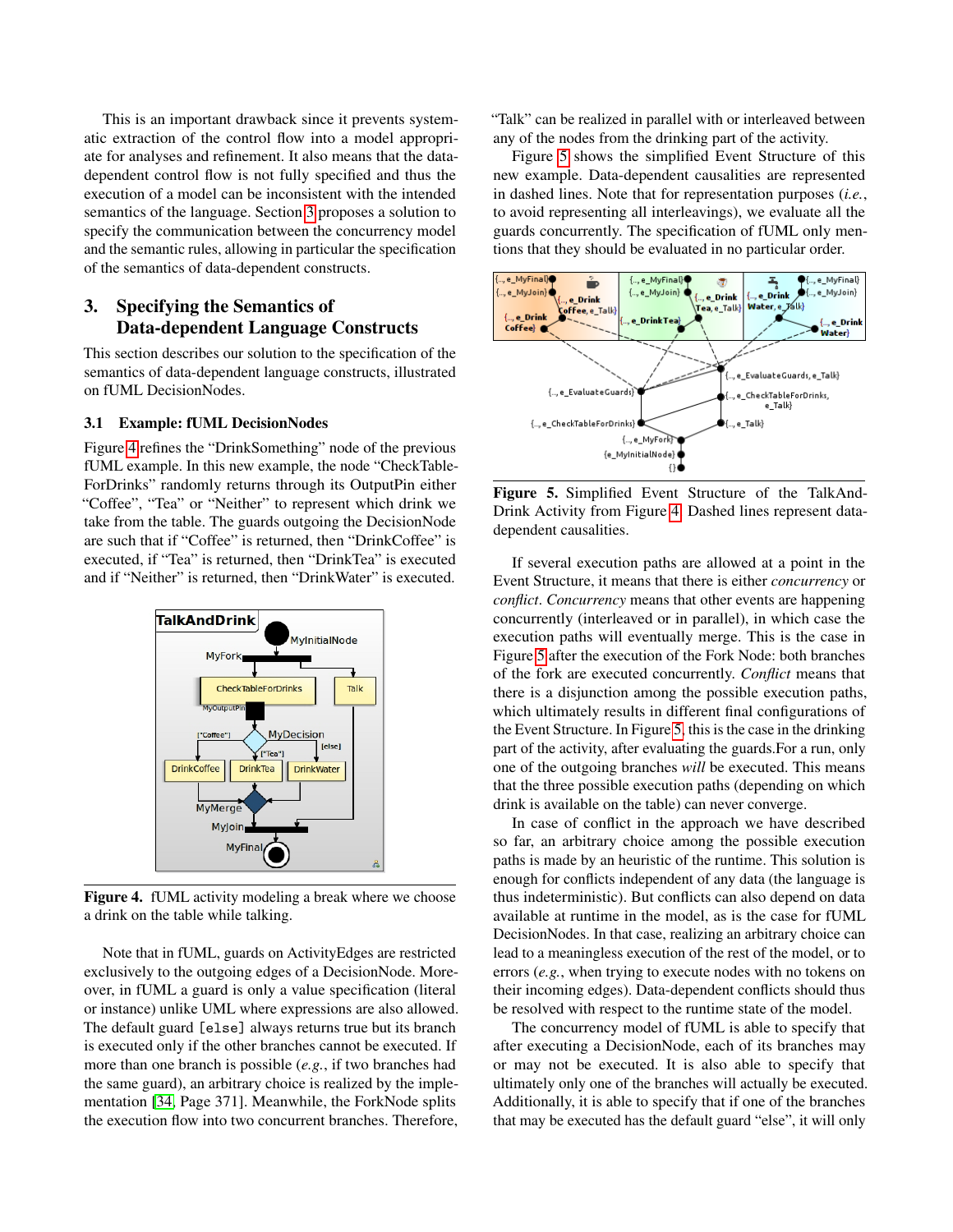be executed if it is the only one allowed. But it is not able to specify whether a branch may or may not be executed: this depends on the result of the evaluation of the guard, to which the concurrency model does not have access since it is computed in the semantic rules. Therefore, we need a means to be able to specify that for any branch, if the evaluation of the guard returns "True" then the branch may be executed, and if it returns "False" then it may not be.

# 3.2 Evolution of the Concurrent Executable Metamodeling Approach

We have identified two natures of Execution Functions. *Modifiers* are functions with side-effects, whose role is to update the runtime state of the model when executed. In previous work [\[7\]](#page-11-9), Execution Functions were only of this nature. For instance, executing a node in fUML modifies the runtime state of the incoming and outgoing edges. *Queries* are side-effectfree functions whose role is to return runtime information, either about the model itself or computed based on data from the model. For instance, evaluating the guard of an edge in fUML is a Query. Note that this taxonomy is mainly conceptual: an Execution Function with side-effects and returning runtime information can be practical when designing the semantic rules of the xDSML. In that case, special attention must be paid to when and which data this Execution Function modifies and uses to compute its result.

When a Query is executed, it returns a value, hereafter named *Feedback Value*. Our goal is to specify which paths from the Event Structure are inconsistent with regards to the runtime state of the model. This is done thanks to an interpretation of the Feedback Value, specified in a specification named the *Feedback Protocol*. Like the other specifications constituting a Concurrency-aware xDSML, the Feedback Protocol is specified at the language level, but it provides the information for execution at the model level. This means that the Feedback Protocol specifies execution paths in terms of EventTypes (from the MoCC), but that at execution time, its application will range over occurrences of Events from the Event Structure.

In fUML, evaluating the guard of an edge returns a boolean value. If this value is true, then the branch may be executed, otherwise it may not be. The role of the Feedback Protocol is to remove the execution path corresponding to a branch if its guard value was false. Note that the Feedback Protocol not only removes some of the possible execution paths outgoing the current configuration, but also some execution paths outgoing children (or further descendants) configurations of the current configuration. For instance, if "Coffee" has been found on the OutputPin, it means that tea is not available so the Feedback Protocol prunes the execution path leading to "e\_DrinkTea". But it must also prune the execution paths leading to "e\_DrinkTea", such as the path where after evaluating the guards, the occurrence of "e\_Talk" happens. Figure [6](#page-4-0) shows the execution paths that must be

pruned from the simplified Event Structure of the example model in the case of an execution where coffee is available.

Let us clarify the Feedback Protocol and how it is applied. We consider an Event Structure  $E$ .  $E$  is defined by  $\langle Evt, \mathbb{C}, \mathbb{H} \rangle$ , where Evt is a set of Events,  $\mathbb C$  is an ordered set of consistent configurations and  $\vdash$  is the enabling relation [\[45\]](#page-11-7). A configuration is a set of events that have occurred by some stage in the process. Also, any event in a configuration should have been enabled by another event in a previous configuration (or by the null set for uncontrolled events like the initial one). We denote  $path(c_1, c_2)$  two "causal" configurations, *i.e.*, two configurations such that:

$$
\exists e \in c_2, c_1 \vdash e \land \nexists c \in \mathbb{C}, c < c_1 \land c \vdash e
$$

In other words, the configuration  $c_2$  contains at least one event directly enabled by  $c_1$ .

Based on this, we can define an event structure as a triplet  $\langle Evt, \mathbb{C}, \mathbb{P} \rangle$  where  $\mathbb P$  is the set of paths between the configurations in C. There exists two different kinds of paths in  $\mathbb{P}$ , *i.e.*,  $\mathbb{P} \triangleq \mathbb{P}_I \cup \mathbb{P}_D$ .  $\mathbb{P}_I$  are the paths independent from the runtime state of the model while  $\mathbb{P}_D$  are the datadependent ones. Let us denote  $rts(c)$  the runtime state of the model at the configuration  $c$  of the Event Structure. When  $path(c_1, c_2) \in \mathbb{P}_D$ , and its dependency is towards the runtime state of the model at a specific configuration  $c$ , we denote it as  $path(c_1, c_2)_{rts(c)}$ . This means that depending on the runtime state of the model at a certain point  $c$  of the Event Structure (where  $c$  precedes  $c_1$  and  $c_2$ ), going from  $c_1$  to  $c_2$  *may be possible*. Let us denote as  $f_{path(c_1, c_2)_{rts(c)}}$ the function that determines if the path from  $c_1$  to  $c_2$  may be taken, depending on an interpretation of  $rts(c)$ . It returns a boolean value: either the path is allowed or it is not.

For instance on Figure [6,](#page-4-0) the path from {..., e\_Evaluate Guards} to {..., e\_DrinkCoffee} depends on the runtime state of the model obtained at configuration {..., e\_Evaluate Guards}. The path from {..., e\_EvaluateGuards, e\_Talk} to {..., e\_DrinkTea, e\_Talk} also depends on the runtime state of the model obtained at configuration {..., e\_EvaluateGuards}. For both of these paths, the runtime state of the model is represented by the respective results of the guards on the



<span id="page-4-0"></span>Figure 6. Close-up on the simplified Event Structure of the example model where the Feedback Protocol is applied. Dashed lines represent data-dependent causalities. Red dotsand-dashes lines represent the execution paths that must be pruned as a result of the Feedback Protocol if the "Check-TableForDrinks" node returned "Coffee".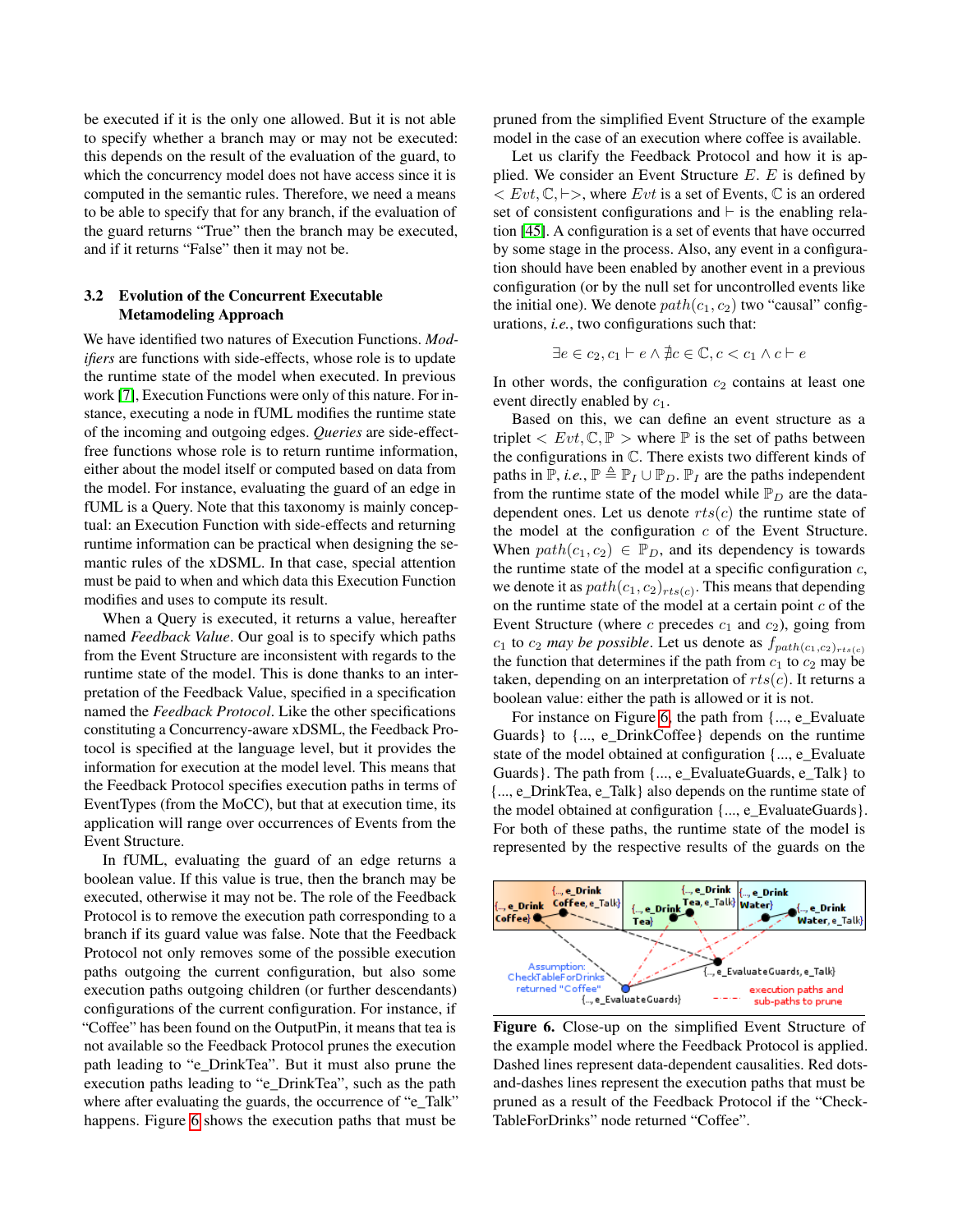edges "Decision2DrinkCoffee" and "Decision2DrinkTea". The results are respectively "True" and "False" when the OutputPin of "CheckTableForDrinks" returns "Coffee" (as is assumed in Figure [6\)](#page-4-0). Therefore, the function  $f$  will return true for the first path (it is compatible with the runtime state of the model) and false for the second one (it is inconsistent with regards to the runtime state of the model).

The Feedback Protocol must specify (at the language level, *i.e.*, in intention) the set of data-dependent execution paths  $(i.e., \mathbb{P}_D)$  together with the set of functions  $f_p$  (where  $f_p$ ) determines whether a path  $p \in \mathbb{P}_D$  may be taken or not). This specification must be independent of any model, but be applicable to any model conforming to the abstract syntax of the language. For a specific model, applying the Feedback Protocol consists in removing the execution paths from  $\mathbb{P}_D$ that are inconsistent with the runtime state of the model. It cannot add any paths in  $\mathbb{P}$ , nor remove any paths from  $\mathbb{P}_I$ .

#### 3.3 Specifying the Communication Protocol

The Communication Protocol of a Concurrency-aware xDSML is specified at the language level, and is constituted of a *Mapping Protocol* and a *Feedback Protocol*. Figure [7](#page-5-0) shows its integration into our approach as a class diagram.



<span id="page-5-0"></span>Figure 7. Class Diagram of our approach towards concurrency-aware operational semantics of an xDSML

The Mapping Protocol is constituted of *ModifierMappings* between an EventType and a Modifier. At execution time, when an instance of the EventType (an Event from the Event Structure) occurs, it triggers the execution of the Modifier. This results in an update of the runtime state of the model.

The Feedback Protocol is constituted of *QueryMappings*, each having a *Feedback Policy*. A QueryMapping is a mapping between an EventType from the MoCC and a Query. A Feedback Policy is a function with one parameter (the return type of the associated Query) which returns occurrences of EventTypes. The Feedback Policy is in charge of interpreting the Feedback Value and returning the sets of occurrences of EventTypes inconsistent with the runtime state of the model. By occurrences of EventTypes, we mean specifications designating certain occurrences of the instances of an EventType. For instance in our example model, if evaluating the guards tells us that coffee will be drunk, then the next occurrence of "e\_DrinkTea" and the next occurrence of "e\_DrinkWater" are inconsistent with regards to the runtime state of the model and should not happen. This means that for an ActivityEdge whose guard evaluation returns false, the Feedback Policy returns the first occurrence of its associated EventType "et\_targetOfEdge". In the case of our example, "e\_DrinkCoffee" and "e\_DrinkTea" are instances of "et\_targetOfEdge". At runtime, when we progress through the Event Structure and an occurring event is mapped by a QueryMapping, the associated Query is executed and its return value is passed as input to the associated Feedback Policy. The Feedback Policy then returns the set of event occurrences incompatible with the runtime state of the model. When considering how to progress on the Event Structure afterwards, all the execution paths leading to configurations with the occurrences incompatible with the runtime state of the model are removed. This way, only the paths compatible with ( $p \in \mathbb{P}_D$  for which  $f_p$  returned true) or independent from the runtime state of the model ( $p \in \mathbb{P}_I$ ) are available.

The Feedback Policy must be a function in the mathematical sense: every input (instance of the return type of the Query) must have an output. Otherwise, the selection among the possible execution paths is done by the heuristic of the runtime as it corresponds to a situation of indeterminism. As a result, the execution becomes meaningless and can lead to errors. To ensure that this does not happen, the Feedback Policy should always be able to return a result, whatever the Feedback Value is. In short, this means that the Feedback Policy must define a default result, which is returned if no other result is computed for the Feedback Value.

# <span id="page-5-1"></span>3.4 Pragmatics of the Approach

Practically, computing the whole Event Structure may be complex or impossible. If the model is very large or highly parallel, then the exponential number of configurations and execution paths (possibly infinite) makes it either too costly to compute or too big to be usable. Let us consider the minimal situation, where we are capable of computing only the children configurations of a configuration.

Since the event structure is only partially constructed during a specific execution of the model, we do not have all the paths (and furthermore not all the data-dependent paths). Therefore, applying the Feedback Protocol cannot consist in pruning execution paths in the event structure. Instead, the Feedback Policies only specify the EventTypes which are inconsistent with regards to the runtime state of the model, and at execution time *all the occurrences* of the corresponding instances of the EventType are forbidden. Forbidding an event from occurring results in pruning the corresponding execution path in the implicit event structure. However, it should not prune other occurrences of that same event which depend on another runtime state of the model.

To counteract this issue, we add the following role to the Feedback Policy: its interpretation of the Feedback Value must return the set of EventTypes inconsistent with the run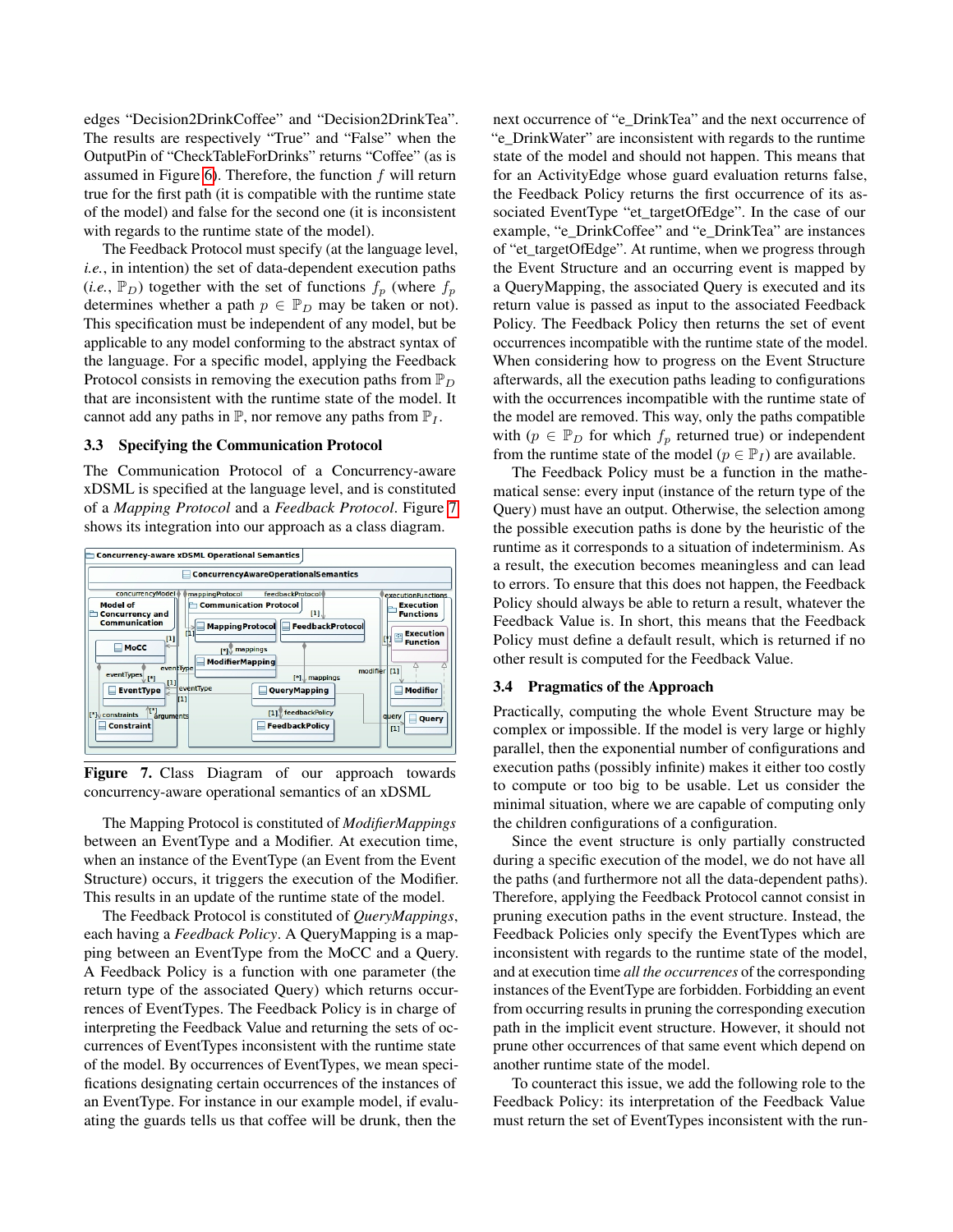time state of the model *and* the set of EventTypes which are data-dependent and consistent with the runtime state of the model. This way, the next occurrences of these consistent EventTypes are considered as the limit after which the occurrences of the inconsistent EventTypes do not represent a data-dependent decision anymore. Thus, after the consistent EventTypes have occurred, forbidding the inconsistent Event-Types ceases. This adds the following constraint: the MoCC should not allow situations where different occurrences of the same event depend on Feedback Policies (possibly several occurrences of the same policy) which can be applied at the same time. When considering two queries, and their Feedback Policies overlap in terms of which events are compatible or incompatible, then the MoCC should not allow these two queries to overlap the application of the Feedback Policy of the other query. This means that the second query should never be executed between an execution of the first query and occurrences of the compatible events of the Feedback Policy of that first query. Otherwise, it is possible that the MoCC falls in a state of deadlock, halting the execution.

# <span id="page-6-0"></span>4. Implementation

We have implemented our approach in a language workbench, the GEMOC Studio<sup>[1](#page-6-1)</sup>. Our implementation is based on previous work [\[7\]](#page-11-9). It is integrated in the Eclipse Modeling Framework (EMF) [\[14\]](#page-11-15) to benefit from its large ecosystem.

#### 4.1 Existing Elements

To specify the Abstract Syntax, we rely on Ecore, the EMF implementation of EMOF [\[37\]](#page-11-16). The associated static semantics are expressed in terms of Object Constraint Language (OCL) invariants [\[36\]](#page-11-17). Both EMOF and OCL are standards from the Object Management Group  $(OMG)^2$  $(OMG)^2$ .

The Semantic Rules are implemented using the Kermeta 3 Action Language (K3AL) [\[13\]](#page-11-18), built on top of xTend [\[4\]](#page-11-19). K3AL allows the definition of aspects for Ecore metaclasses, allowing us to weave the additional classes, attributes, references and operation implementations specifying the Execution Data and the Execution Functions. K3AL, just like xTend, compiles into Java Bytecode and provides an executor based on the Java Reflection API to dynamically execute the Execution Functions.

To specify the MoCC, we use MoCCML [\[10\]](#page-11-20), a declarative meta-language designed to express constraints between events which can be capitalized into libraries agnostic of any AS. The definition of the EventType Structure is realized using the Event Constraint Language (ECL) [\[11\]](#page-11-21), an extension of OCL which allows the definition of EventTypes for concepts from the AS. It can also use constraints defined in MoCCML to specify how the Event Structure at the model level must be obtained. The MoCC is compiled to a *Clock Constraint Specification Language (CCSL)* [\[27\]](#page-11-22) model interpreted by the TimeSquare [\[12\]](#page-11-23) tool. For the practical reasons mentioned in [3.4,](#page-5-1) TimeSquare only provides the next set of possible configurations.

At runtime, an Execution Engine written mostly in Java coordinates the K3AL interpreter and the CCSL solver to realize the execution of a model conforming to a Concurrency-aware xDSML. Figure [8](#page-6-3) shows the sequence diagram for an execution step. First, the Execution Engine retrieves from the CCSL Solver the next set of possible configurations (scheduling solutions). Its heuristic then selects one solution among the possible ones. A default implementation consists in letting the user realize this selection so as to manage indeterministic situations manually when developing an xDSML. Based on the Mapping Protocol, the set of Execution Functions to execute is deduced from the selected solution. All the execution functions are executed in parallel, resulting in an updated runtime state of the model.



<span id="page-6-3"></span>Figure 8. Sequence Diagram representing one step of execution of a model conforming to a Concurrency-aware xDSML.

# 4.2 Communication Protocol

Our meta-language to specify the Communication Protocol (both the Mapping Protocol and the Feedback Protocol) is called *GEMOC Events Language* (GEL). Figure [9](#page-7-0) shows an excerpt from its Abstract Syntax, specified as an Ecore model. It has a textual concrete syntax developed using Xtext [\[4\]](#page-11-19).

In GEL, *Domain-Specific Events* implement both the ModifierMapping and QueryMapping concepts. If the referenced Execution Function is a Query, then a Feedback Policy may be specified. A Feedback Policy is constituted of at least two rules, including a default one. A Feedback Rule is constituted of a Predicate on the return type of the associated Query, and of an *allowed* EventType (MoccEvent). Since the consequences of all the rules of a policy constitute the set of data-dependent EventTypes, we can specify in the rules either the consistent ones or the inconsistent ones and deduce the others by getting its complement. In GEL, we have chosen to specify in the rules the EventTypes consistent with regards to the runtime state of the model. Listing [1](#page-7-1) defines the Feedback Protocol for fUML using GEL. The GEL compiler transforms this specification into a model-level specification using a model conform to the AS of the language. For every instance of the EventType "mocc\_evaluateGuard", an instance

<span id="page-6-1"></span><sup>1</sup> <http://gemoc.org/studio/>

<span id="page-6-2"></span> ${}^{2}$ <http://omg.org/>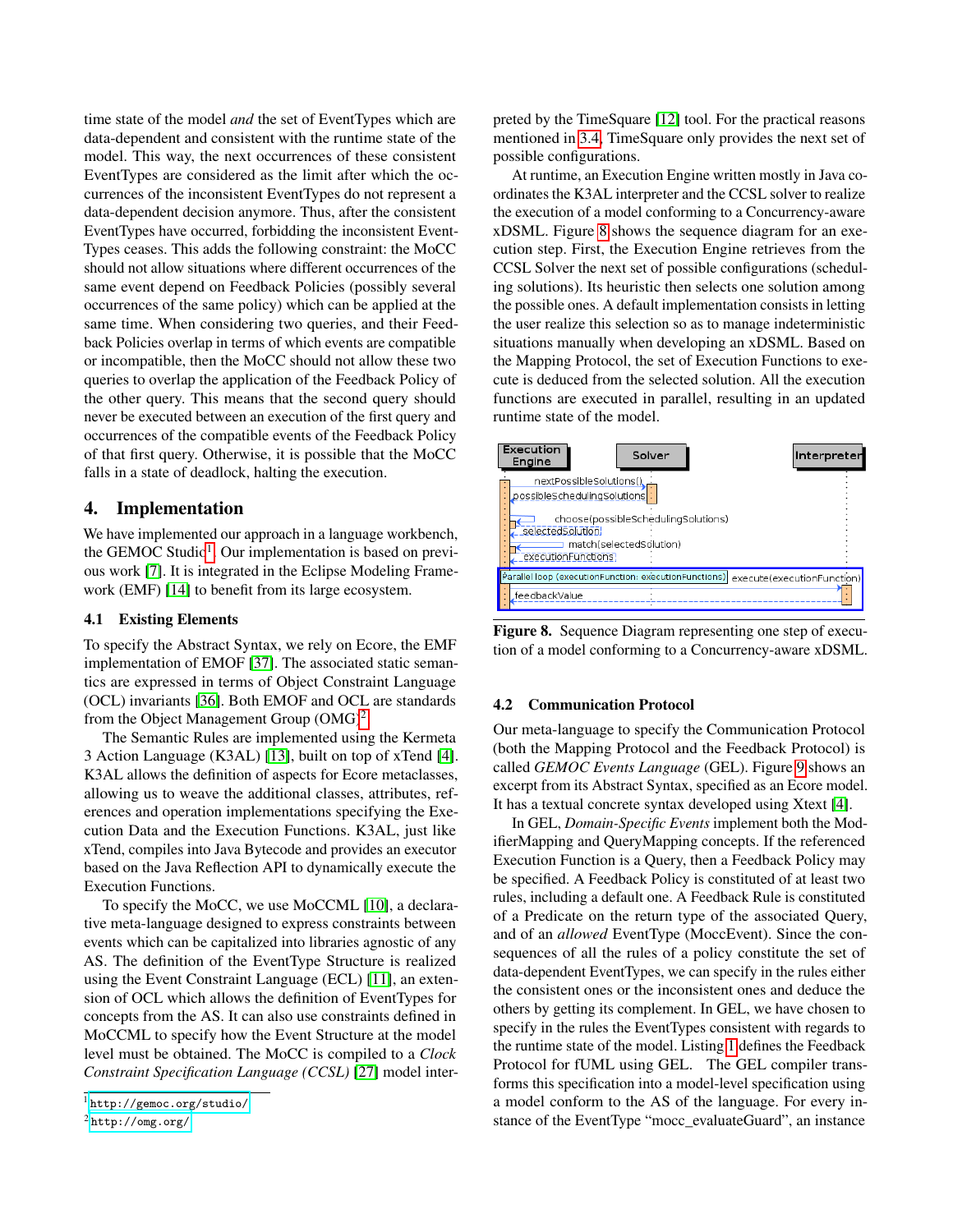

<span id="page-7-0"></span>Figure 9. Excerpt from the Abstract Syntax of GEL

of the DSE "EvaluateGuard" is created, and its triggered Execution Function and allowed MoccEvents are adapted to their counterparts at the model level.

At runtime, when an occurrence of the Event "mocc\_ evaluateGuard\_Decision2DrinkCoffee" happens, the associated Execution Function Decision2DrinkCoffee. evaluateGuard() is executed, and its result is stored in the variable "result". If "result" is true, the first rule is applied (event "mocc\_mayExecuteTarget\_Decision2DrinkCoffee" is allowed), otherwise the default rule is applied (event "mocc\_ mayNotExecuteTarget\_Decision2DrinkCoffee" is allowed).

More generally, when a query returns a value, we determine the set of rules to apply. The value is passed through all the rules of the associated policy. For each non-default rule, if the feedback value validates the predicate then the rule must be applied, else it must not be applied. If none of the rules is to be applied, then the default rule is applied. Based on this set, we obtain the MoccEvent instances consistent with the runtime state of the model (consequences of all the rules to apply). They represent the data-dependent execution paths. The set of incompatible MoccEvent instances is deduced from the rest of the specification: it is the set of the consequences of all the rules which are not applied, minus the consequence of

<span id="page-7-1"></span>Listing 1. The EvaluateGuard Domain-Specific Event (QuerryMapping) and its Feedback Policy defined in GEL.

```
1 DSE EvaluateGuard:
```
 $\begin{array}{c|c} 2 & \text{upon mocc\_evaluateGuard} \\ \hline 3 & \text{triogers} & \text{ActivitativeEdge} & \text{evi} \end{array}$ 

```
3 triggers ActivityEdge.evaluateGuard returning result<br>4 feedback:
```

```
feedback:
```

```
5 [result] => allow ActivityEdge.mocc_mayExecuteTarget
6 default => allow ActivityEdge.mocc_mayNotExecuteTarget
```
 $\begin{array}{c|c} 7 & \textbf{end} \\ \hline 8 & \textbf{end} \end{array}$ 

end

the default rule if it is already in the compatible MoccEvent instances. All upcoming Scheduling Solutions containing occurrences of incompatible MoccEvents are removed until the allowed MoccEvent instances have all occurred in the selected solutions. This can be seen as dynamic constraints being added to the MoCC and removed when they are not relevant anymore (the compatible MoccEvents have occurred).

Figure [10](#page-7-2) shows the changes of the runtime as a modification of the sequence diagram shown previously on Figure [8.](#page-6-3) After retrieving the possible solutions from the Solver, a new entity, the Protocol Engine, filters out the solutions containing occurrences of incompatible events. Based on the Communication Protocol, the set of Execution Functions to execute is deduced and they are all executed. If a result is returned by an Execution Function, and there is an associated Feedback Policy, then it is interpreted by the Protocol Engine to create what we call dynamic constraints. They correspond to the specification of which MoccEvents are incompatible or compatible with the runtime state of the model, so as to determine which events are to be forbidden for the next steps of execution, and until when.



<span id="page-7-2"></span>Figure 10. Updated Sequence Diagram representing one step of execution with the Feedback Mechanism included.

#### 4.3 Execution of the Example Model

A video showing the execution of the example model is available at <http://gemoc.org/sle15/>. It also provides the GEMOC Studio and the workspaces containing the source for our implementation of fUML and the example model. We have used Groovy as an action language to define the body of the fUML Actions. Figure [11](#page-8-1) shows a close-up on the DecisionNode part of the Event Structure. Based on the value returned by each guard, an event corresponding to each guard occurs (the "May..." if true was returned, "MayNot..." if false was returned). Since the branch for drinking water has the default guard "else", it is only executed if none of the other two branches can be executed. If both tea and coffee are available (although in our model this will never happen), then an arbitrary choice is made by the runtime.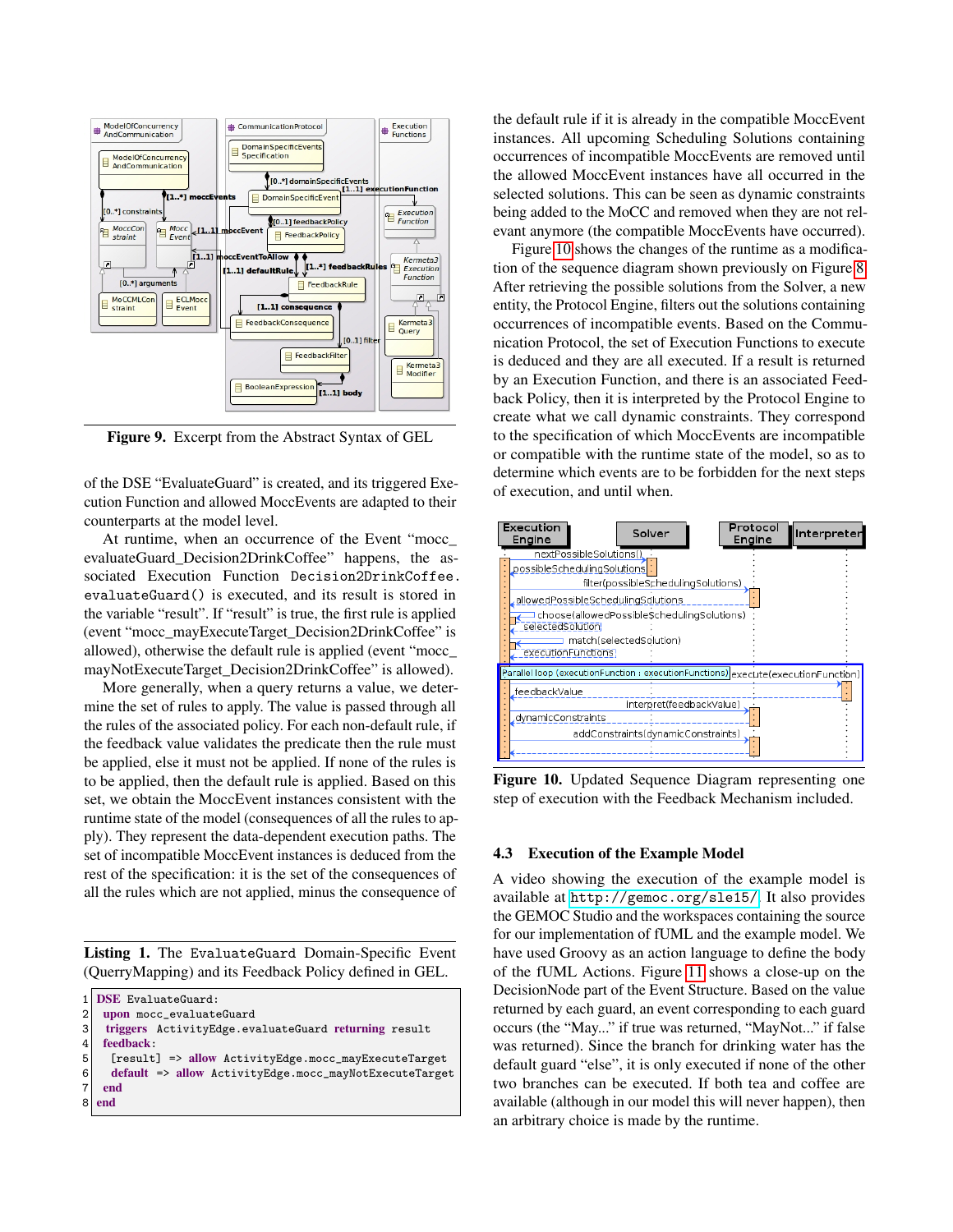

<span id="page-8-1"></span>Figure 11. Close-up on the DecisionNode part of the simplified Event Structure of the example model

### <span id="page-8-0"></span>5. Evaluation

We evaluate the integration of our contribution into the design of Concurrency-aware xDSMLs with respect to the original objectives of the approach. We also identify its applicability. Then we discuss some limitations of our approach. Finally we compare our approach to the Structural Operational Semantics approach [\[38\]](#page-11-3) which originally inspired this work.

#### 5.1 Modularity

We have set up the Feedback Protocol alongside the Communication Protocol in order to retain the modularity of the separation of concerns of our approach. Another solution would have been to augment the concurrency model with the specification of which conflicts are data-dependent and how to solve them. However this would have tied the concurrency model directly to the data of the domain, which would have compromised the possibility to realize concurrency-aware analyses. By keeping this modularity, the initial advantages of making explicit the concurrency remain. The concurrency concerns of the xDSML are captured in an explicit model (in our case, the MoCC), independent from the data of the domain. This enables the use of concurrency-aware analyses, such as determinism or deadlock freeness. The concurrency model can also be refined to fit the language to a specific platform (depending on the concurrency facilities available).

The concurrency model and the semantic rules are independent. Thus, both can be specified, implemented and tested independently. Not only does this ease the design of concurrency-aware xDSMLs, but it also facilitates the implementation of Semantic Variation Points (SVPs). For instance, a SVP can consist in changing an Execution Function implementation to create or consume more tokens. This also means we can change the action language used for fUML without having to modify the MoCC. SVP implementations can also consist in modifying the concurrency model (*e.g.*, forcing branches of a ForkNode to be executed in sequence). SVP implementations can also be concretized in the Communication

Protocol (by modifying the mapping between EventTypes and Execution Functions), including in the Feedback Protocol. In the case of DecisionNodes, we could choose to interpret a "False" result as allowing a branch to be executed and a "True" result as preventing a branch from being executed. Although it denatures the intended semantics of fUML, these variations can be used to realize alternative versions of fUML.

#### 5.2 Applicability of our Approach

Although illustrated on fUML, our solution is entirely at the meta-language level and is thus not specific to a particular language. This genericity means that our solution can be applied to any xDSML built using our concurrency-aware approach. But identifying the situations in which a language construct will need a Feedback Protocol can be complex. Below, we give specific examples of xDSML constructs which need a Feedback Protocol to be specified correctly using our approach, and also generalize to control flow patterns in order to give a broader view of the applicability of our contribution.

Language constructs with data-dependent control flow are key to the semantics of many xDSMLs. For instance, in some variations of *Finite State Machine* (FSM) languages, guards of transitions may be boolean expressions written using an embedded expression language. In that case, the concurrency model is unable to specify how the evaluation of a guard relates to its transition being allowed to fire or not. As in fUML, a Feedback Protocol is needed to specify that if a guard evaluates to true, then the associated transition may be fired, else it may not be. Another example of this is the *Simulink* [\[28\]](#page-11-24) language. In Simulink a model is usually a dataflow of blocks where the output of a block is used as input for the next block. However, the output of a block can also be connected to a special port of the next block, the *EnablePort*[3](#page-8-2) . In that case, the output of the first block is compared to 0. If it is greater, then the block with the EnablePort is executed, else it is not. In that case, the Feedback Protocol is required to specify that if the output value of the first block is greater than zero, then the second block will be executed, else it will not. Note that this requires being able to manage the same data type as returned by a Simulink block, and then to compare it to 0. This assumes a certain expressive power from the meta-language used to specify the Feedback Policy as discussed later in the limitations of the approach.

More generally, any language construct whose semantics rely on conditionals where the condition expression can be based on runtime data from the model will raise the same problem as fUML DecisionNodes: the concurrency model is able to enumerate all the possible scenarios, but it does not have the expressive power to specify how to choose among them. We rely on the classification of control flow constructs in workflow systems provided in [\[41\]](#page-11-11) to identify more formally the applicability of our approach. In this study, the

<span id="page-8-2"></span><sup>3</sup> http://fr.mathworks.com/help/simulink/slref/enable.html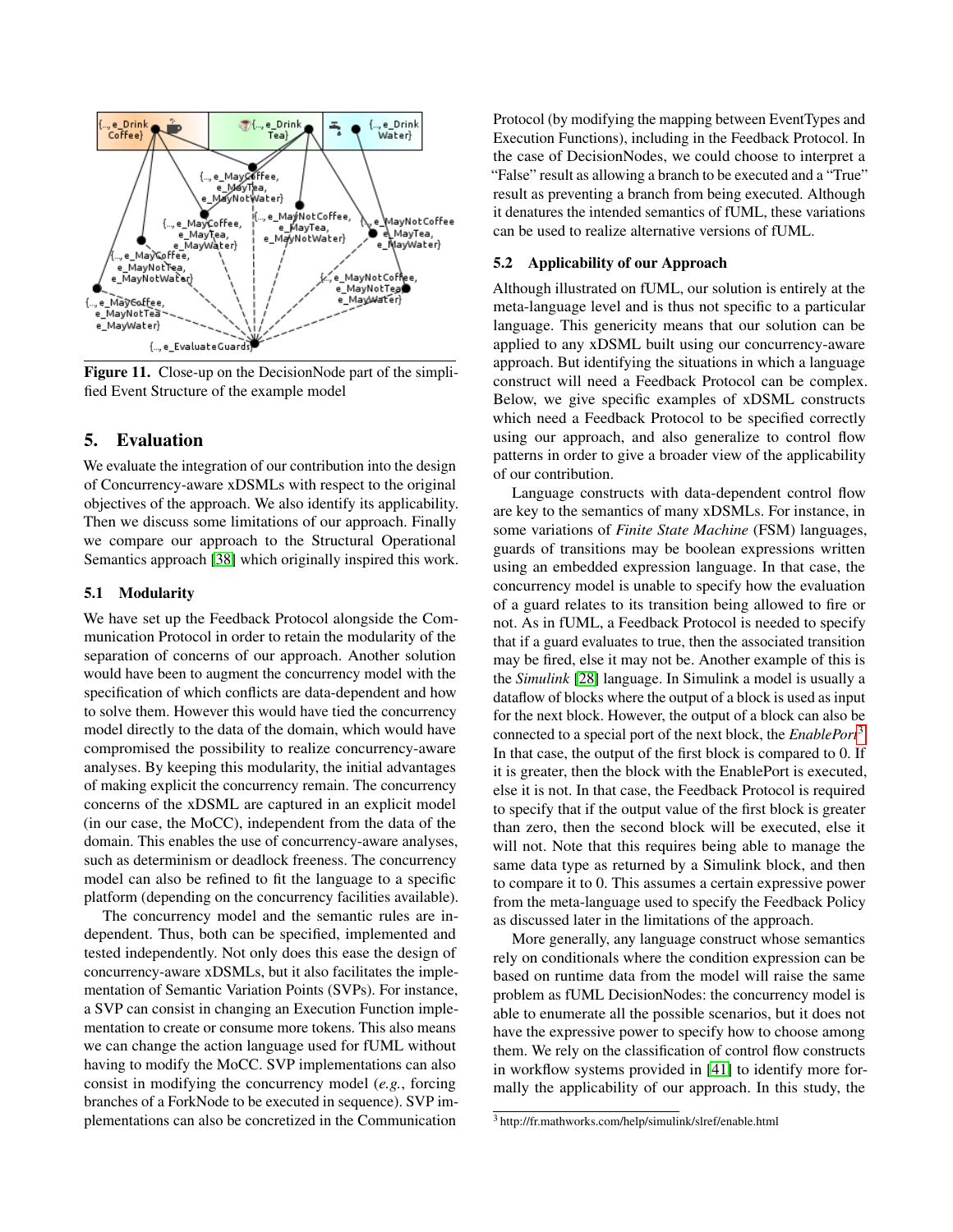authors have identified 43 patterns describing the control flow perspective of workflow systems. They give a formal description of their semantics in the Coloured Petri-Net formalism. These patterns are usually handled by a language construct (or a combination of constructs) in formalisms such as BPMN, UML Activity Diagrams, BPEL, .... Among these patterns, 9 have semantics which, described using our approach, could cause data-dependent conflicts in the concurrency model and thus require a Feedback Protocol. Patterns depending on the evaluation of a condition expression (*e.g.*, *Exclusive Choice*, akin to fUML DecisionNode; *Multi-Choice*, akin to a UML ForkNode with guards on outgoing branches; ... ) are typically concerned. Patterns based on iterations (*e.g.*, *Arbitrary Cycles*, corresponding to loops based on *goto* statements; *Structured Loop*, corresponding to repetitions based on dedicated language constructs such as *while...do* or *repeat...until*) also rely on the evaluation of a condition expression. As stated by the authors, "*Although initially focused on workflow systems, it soon became clear that the patterns were applicable in a much broader sense*" and "*Amongst some vendors, the extent of patterns support soon became a basis for product differentiation and promotion.*" [\[41\]](#page-11-11). Considering the number of these patterns that could cause data-dependent conflicts, specifying the Feedback Protocol is thus a mandatory step when specifying a concurrency-aware xDSML with constructs defining complex control flow structures.

#### 5.3 Limitations

The Feedback Protocol is very dependent on the expressive power of the meta-language used to specify the Feedback Policies. We explain the minimal requirement and how it impacts the rest of a concurrency-aware xDSML specification. We also present the consequences of the Feedback Protocol on the design of the concurrency model.

#### 5.3.1 Expressivity Requirements of the Meta-language for the Feedback Policy

At the very least, the meta-language used to specify the Feedback Policies should be able to handle boolean results. An Event Structure representing the concurrent control flow of an executable model can be transformed into another Event Structure, equivalent with regards to the execution semantics (*e.g.*, the same Modifiers are executed in the same order) but with at most 2 possible executions paths in its conflicts. Figure [12](#page-9-0) shows this equivalence. On the left, the conflict between the three execution paths can be resolved using a



<span id="page-9-0"></span>Figure 12. Equivalent Event Structures with regards to the execution semantics of a model if "not\_b" is not mapped to a Modifier.

query associated to "a". It is equivalent to the structure on the right: only one of b, c, d will occur ultimately. But in the latter structure, conflicts are between only two execution paths, for which a boolean query provides enough information. The difference between these two structures is the intermediary event "not\_b". But since this new event is mapped to a query, which is side-effect-free, it does not interfere with the semantics of the model being executed. Although the two structures are not equivalent per se, they are equivalent with regards to the execution semantics of a model.

Even though a meta-language for the Feedback Policy able to handle boolean inputs is enough (so long as the queries are designed to return the right boolean values), queries are conceptually allowed to return any type of value. Implementors of our approach may want to either provide strong expressive power for the meta-language of the Feedback Policy, so that any return type can be handled, or restrict the return types allowed for Queries depending on the expressive power of the meta-language used for the Feedback Policy.

#### 5.3.2 Consequences of the Feedback Protocol on the Design of the Concurrency model

There may be an indefinite number of event occurrences between the execution of a query and its consequence. Therefore, describing a partial ordering based on the *absence* of an event occurrence is not possible. It is possible that the event occurrence is simply "delayed" due to concurrent parts of the model execution being interleaved. This is why in fUML, if the guard of the branch for drinking coffee returns false, we cannot simply restrict the event "e\_MayCoffee" to *not* occur. Instead, we must model explicitly that we may *not* drink coffee by having the additional event "e\_MayNotCoffee" occur. More generally, we take the following systematic approach when designing the part of the concurrency model that will interact with the Feedback Protocol: each possible decision should have its own EventType in the concurrency model. The rest of the concurrency model is then connected to these events through the partial ordering. Moreover, these additional EventTypes should be mapped to the same context (concept from the AS) as the EventType which originally triggered the QueryMapping. Having the same context for a QueryMapping and its FeedbackPolicy guarantees that at the model level, each FeedbackPolicy's consequence events (the compatible and the incompatible ones) are distinct for each instance of the context's instance. For example in our fUML model, each branch has its own event "e\_Drink...". Thanks to this guarantee, this limits the possible conflicts between overlapping queries and their consequences. The only possible conflicts remaining are between a query's multiple occurrences, which should not be allowed to happen as explained in subsection [3.4.](#page-5-1)

Our contribution allows the specification of data-dependent constructs whose semantics interact with the control flow of the language. However, since the concurrency model specifies in intention all the possible execution paths, this means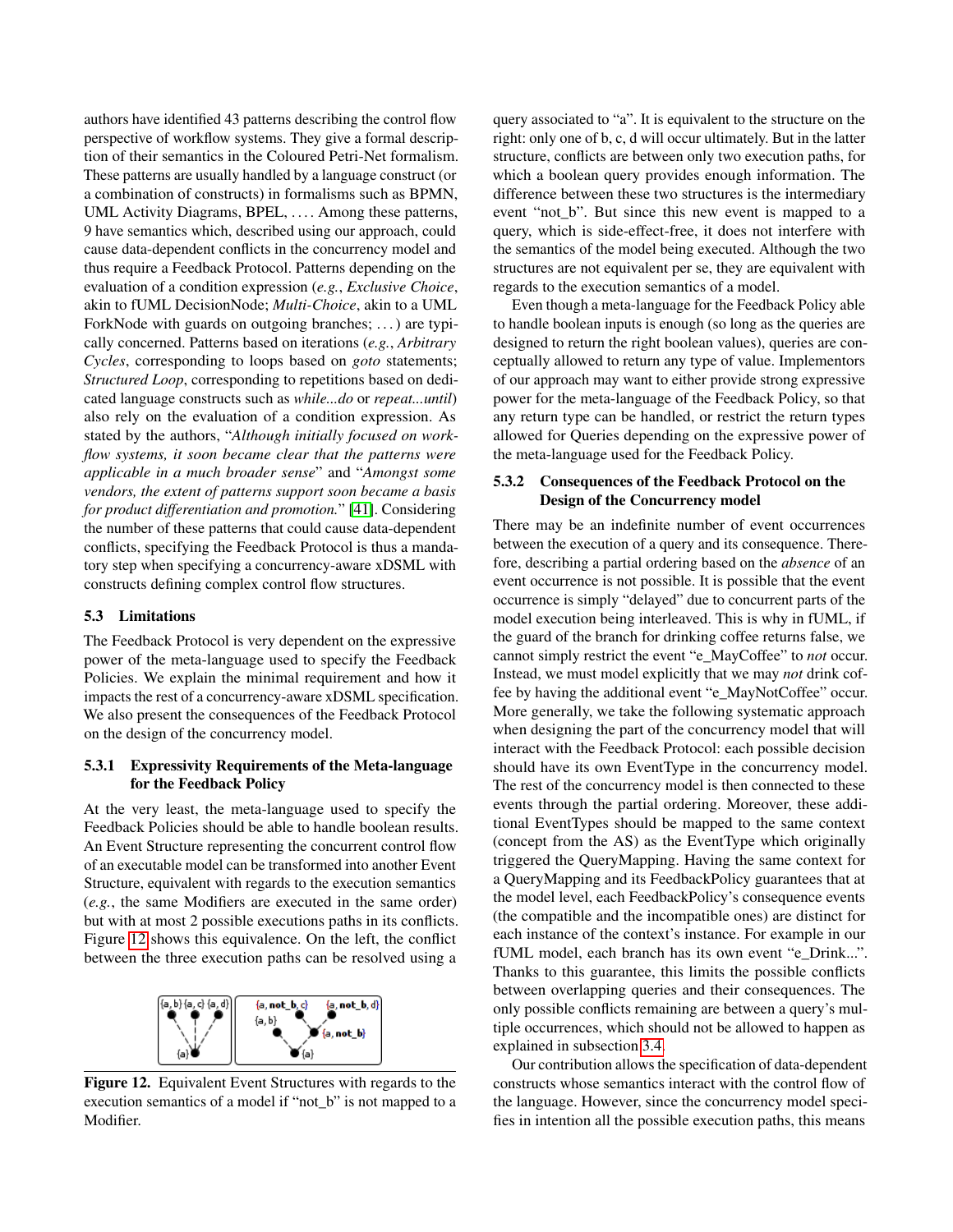that all possible interactions must have been accounted for when designing the concurrency model. Language constructs such as *Continuations* are powerful, enabling complex customizations of the control-flow, but also dependent on data available in the semantic rules. Continuations can be realized in our approach, provided the concurrency model has been designed in a flexible manner and that the Communication Protocol and Semantic Rules have been specified accordingly. For the same reasons, some control flow patterns identified in [\[41\]](#page-11-11) are limited. The concerned patterns are those pertaining to the creation of additional instances. They can be dealt with, if the concurrency model and semantic rules have been designed in such a way that the resulting Event Structure has pre-established events for potential new instances created.

#### 5.4 Parallel with Structural Operational Semantics

In the Structural Operational Semantics (SOS) approach [\[32,](#page-11-25) [38\]](#page-11-3), the operational semantics of a language is specified as a set of inference rules defining transitions of the system state. The premise of a rule defines whether or not a transition may be executed. The concurrency model is thus spread throughout both the premises of the rules and the algorithm used to schedule in which order the allowed rules are executed. The conclusions of the SOS rules correspond to the Modifiers we have defined in section [3,](#page-3-0) since they correspond to how the runtime state of the model being executed evolves.

# <span id="page-10-0"></span>6. Related Work

Concurrency models have been the subject of theoretical computer science for a long time, establishing well-known concepts such as Petri Nets [\[33\]](#page-11-13); Process Algebras [\[21,](#page-11-26) [30,](#page-11-27) [31\]](#page-11-28); the Actor Model [\[1\]](#page-11-29); Event Structures [\[45\]](#page-11-7); Tagged Signals [\[25\]](#page-11-8). Some tools allow the design of multi-paradigm *systems* based on models of concurrency, such as Ptolemy [\[39\]](#page-11-30) or ModHel'X [\[19\]](#page-11-31), but the concept of concurrency model has not been reified to the language level.

Some frameworks, libraries or languages promote a form of separation between the control flow and the operational aspects of an application. Event-driven programming such as promoted by node.js usually uses a form of Callback, inspired from the Continuation-passing style of programming [\[2\]](#page-11-32). This can lead to a complicated programming style commonly known as "Callback hell", where the control flow is spread all over the code, and the code itself is hard to read, debug and refactor. This is one of the many reasons for the development of languages or libraries based on the Actor Model [\[1\]](#page-11-29), such as Erlang [\[3\]](#page-11-33) or Scala's Akka actors [\[18\]](#page-11-34) ; or based on Communicating Sequential Processes (CSP) [\[21\]](#page-11-26) such as Occam [\[22\]](#page-11-35), Go [\[17\]](#page-11-36) or Clojure [\[5,](#page-11-37) Chapter 6]. In these approaches, the data-dependent parts of the control flow are specified in an ad-hoc manner at the model level, whereas in our approach the specification of the Feedback Protocol is done at the language level. Moreover, these languages or frameworks merely provide facilities or native constructs to

use a specific model of concurrency. There is no guarantee that a program is indeed using the advocated model of concurrency. xDSMLs are usually smaller languages with the corresponding domain knowledge being captured in the language constructs themselves, including the concurrency concerns. Therefore, the model of concurrency of the program (model) is guaranteed by the definition of the concurrency of the *language*.

DSL editors, usually called Language Workbenches [\[15\]](#page-11-38), such as Metacase's MetaEdit+ [\[24\]](#page-11-39), JetBrain's MPS [\[44\]](#page-11-40), Microsoft's DSL Tools [\[9\]](#page-11-41), Spoofax [\[23\]](#page-11-42) or Rascal [\[43\]](#page-11-43), and executable metamodeling approaches such as the K Framework [\[40\]](#page-11-44) or xMOF [\[29\]](#page-11-45) do not provide an explicit model of the concurrency of the semantics of the DSLs created. Instead, the implicit model of concurrency is usually the one used by the hosting platform or language. This means that running concurrency-aware analyses on the language or refining it for a specific platform is complex. In our approach the concurrency model is explicit and specified in an appropriate meta-language, making it more suitable for analyses and refinement.

## <span id="page-10-1"></span>7. Conclusion and Perspectives

We have proposed a concurrent executable metamodeling approach which allows the specification of Concurrency-aware xDSMLs. Previously, this approach did not support the specification of data-dependent language constructs. This issue hindered many languages from being specific correctly, as illustrated by the proportion of control flow patterns whose semantics relies on runtime data, identified in [\[41\]](#page-11-11). Thanks to our contribution, which extends the Communication Protocol between the concurrency model and the semantic rules with a Feedback Protocol, the approach now support the specification of these constructs. We have also described how the Feedback Protocol is applied at the model level so as to respect the concurrency model of the language. Our approach has been illustrated on fUML, a language in which branches outgoing a DecisionNode are allowed depending on the evaluation of their guard, and implemented in a language workbench, the GEMOC Studio. Our approach allows the use of concurrency-aware analyses on the concurrency model of a language, and eases the comprehension and variability of a language's semantics. In particular, by varying the semantic rules and/or the concurrency model, semantic variation points can be realized. The concurrency model can also be refined to fit a specific execution platform (*e.g.*, single core or multi-core, distributed, . . . ).

In this paper, we have considered the semantic rules as opaque and blocking, *i.e.*, they cannot communicate with the concurrency model before they are completed. In order to create composite semantic rules (to reuse existing semantic rules, *e.g.*, evaluating a binary expression can be done by evaluating both operands first), we need to establish a communication between an executing semantic rule and the con